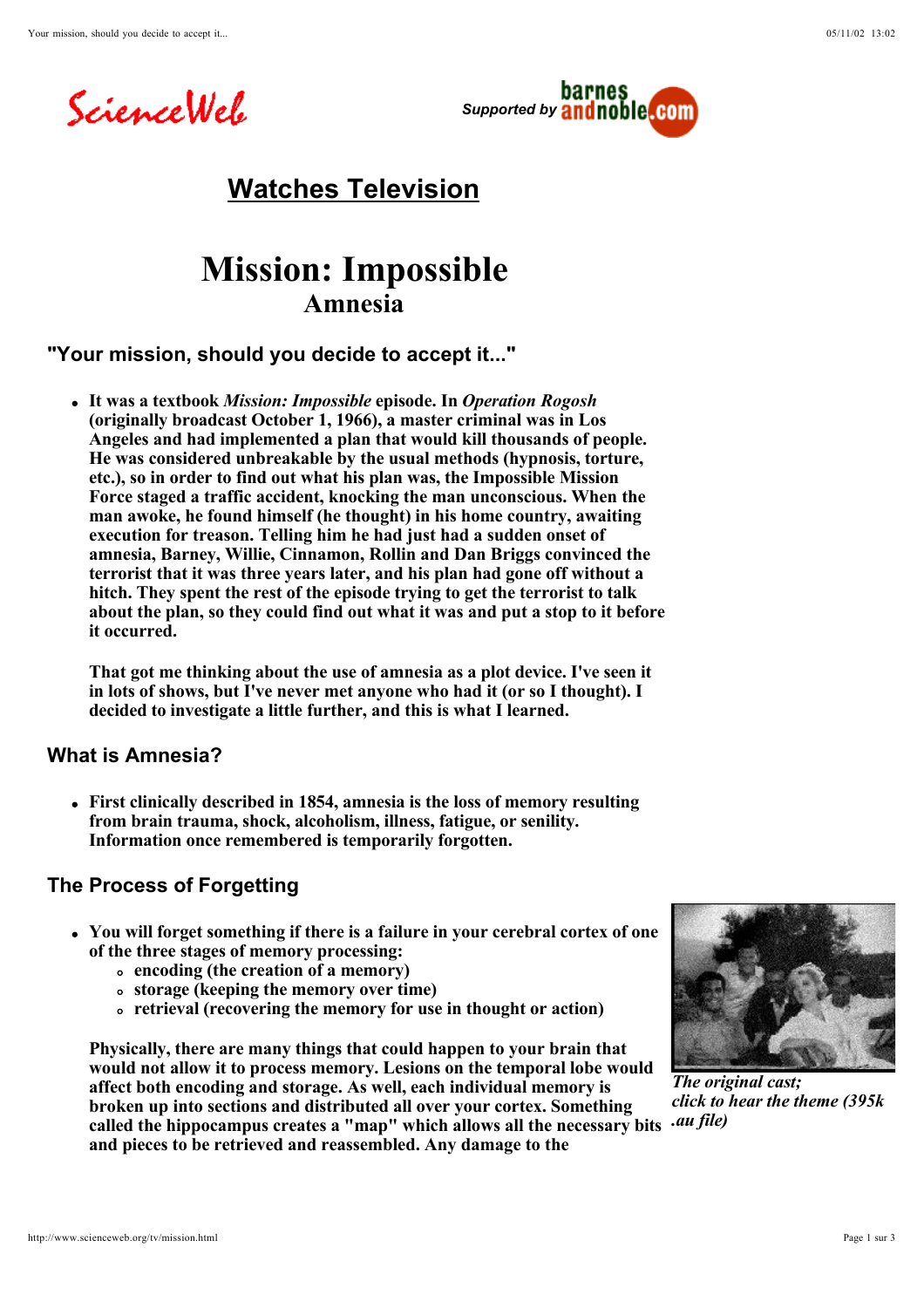**hippocampus could lead to amnesia: no retrieval of memory would be possible. Also, as we get older, the brain's capacity to retrieve information becomes less efficient, although some studies now suggest that this effect disappears if you practice memory skills. All of these events would produce different types of amnesia.**

## **What Types of Amnesia Are There?**

- **The study of amnesia (a branch of medicine called cognitive neuropsychology) has resulted in many types being recognized:** 
	- **childhood amnesia (memory loss of events from when you were aged 5 to 7)**
	- **posthypnotic amnesia (forgetting things that happened while under hypnosis)**
	- **verbal amnesia (inablilty to recall words)**
	- **visual amnesia (loss of memory for things that you see)**
	- **Broca's amnesia (loss of ability to understand language in spoken or written form)**
	- **hysterical amnesia (loss of memory of an emotionally traumatic event; this usually results from the person's desire to dissociate from a particularly intolerable situation, causing that person to suppress natural feelings and impulses; in some cases, the person assumes a new identity that can act out those repressed feelings, resulting in multiple personality disorder)**
	- **amnesia arising from diseases (cerebral malaria, collagen diseases, diabetes, amyloidosis, sarcoidosis, etc.; this type disappears with medical treatment)**
	- **amnesia caused by toxic agents (carbon monoxide poisoning, alcohol or barbiturate abuse, etc.; this type usually last less than 72 hours)**
	- **lacunar amnesia (loss of memory of specific events)**
	- **sleep-induced amnesia (the most common kind)**
	- **post-traumatic retrograde amnesia (loss of memory following some physical trauma)**

**This last one, post-traumatic retrograde amnesia, is the one you see on television the most, so that's the one we'll focus on.**

## **Post-Traumatic Retrograde Amnesia**

**Any trauma to the head can damage the brain, bruising the cerebral cortex, the part of your brain that deals with memory, and causing problems with memory retrieval. Trauma can cause personal memories (for example, your identity) to be temporarily lost; less personal memories (for example, language skills and word recognition) are stored in a different part of the brain, and are not lost (which would explain why you might forget your name but would still remember how to talk). Normally, following the trauma, there are isolated events that are remembered very well. These are called "islands of memory," and act as anchors for memory recovery. As the bruising heals, those "islands of memory" get larger and larger; the gaps are filled in, and memory returns. This usually takes around 72 hours (anything longer than a week indicates severe brain damage).**

**In almost all cases, most memories, except for the accident itself (due to an encoding deficit that occurrs during the moment of trauma), are normally recovered. Those that don't, due to permanent brain damage, are called "islands of amnesia."** 



*Weaver) reacts to the news he's forgotten the last three years; photo copyright Paramount Pictures; click to hear "The Plot," that catchy cello music they play when the plan is underway (390k .au file)*



*Activation of the hippocampus during memory tasks*



*Lobes of the brain*



*View of active occipital lobe*